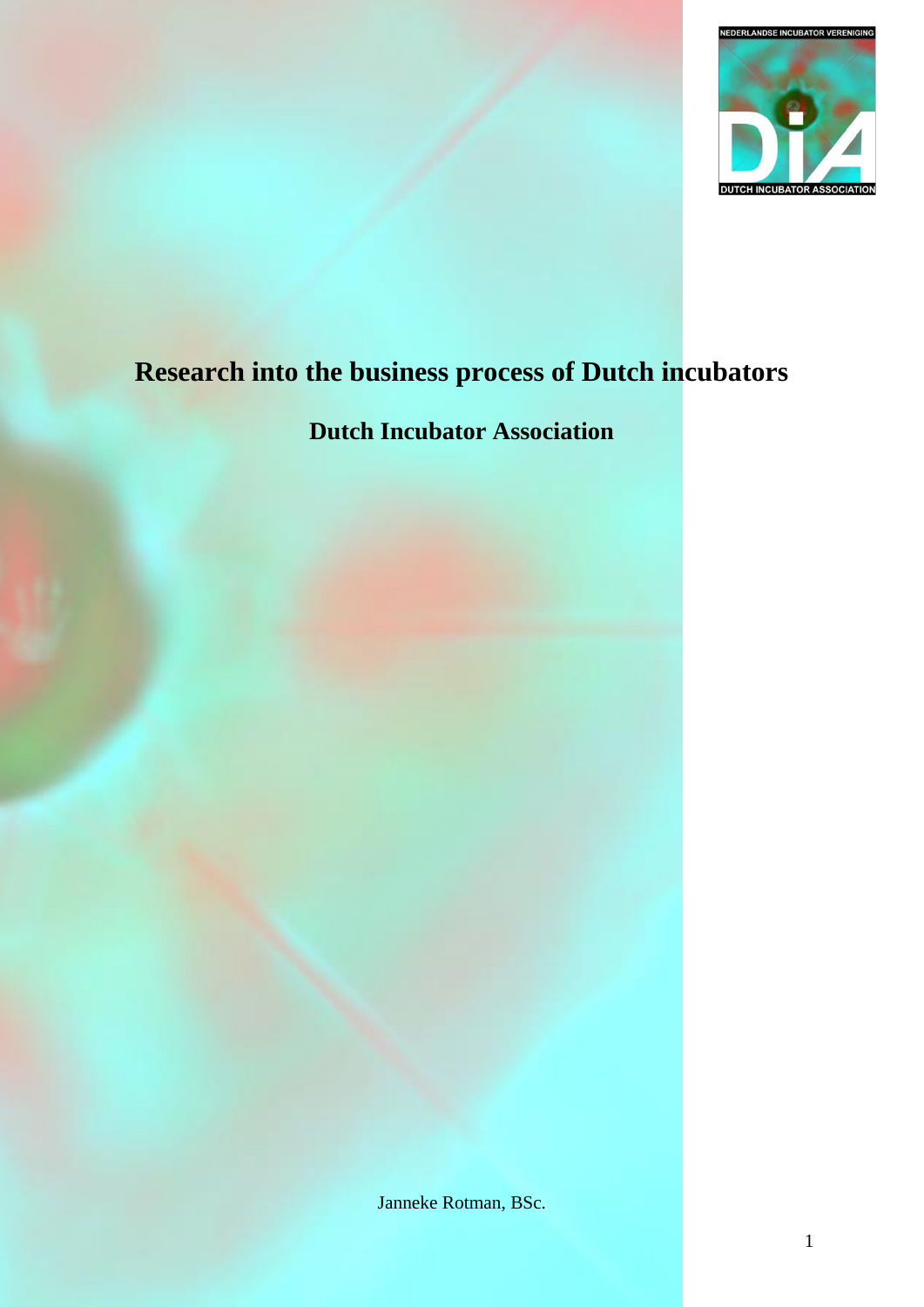#### Dutch Incubator Association Saturnusstraat 96 2516 AH Den Haag

T.: +31 70 3155 473 F.: +31 70 3155 479 [www.dutchincubator.nl](http://www.dutchincubator.nl/) [post@dutchincubator.nl](mailto:post@dutchincubator.nl)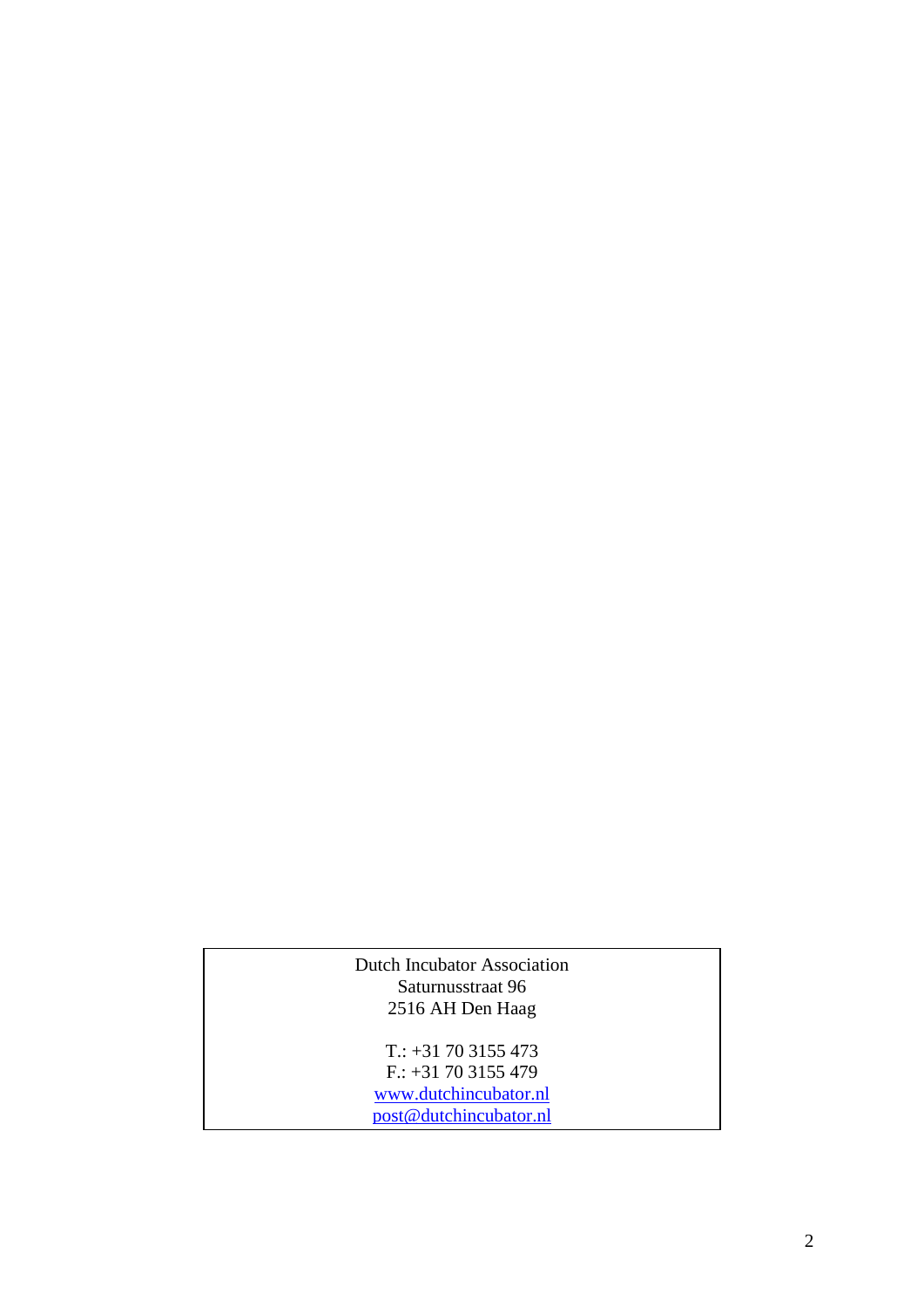## **Foreword**

This research was performed as an internship assignment for the Dutch Incubator Association.

I would like to thank Pim de Bokx for letting me do the internship and helping me though the assignment. Also, I would like to thank Grada Degenaars for her help and her thinking along with us. Also I would like to thank the DIA members and board for their support and involvement in the research.

Furthermore, I would like to thank Emel Saricay, Toon Buddingh', Vanessa Feller, Bart Boers, and the other entrepreneurs and interns in the building of BViT Den Haag b.v. for making my time as an intern for DIA a great and instructive period.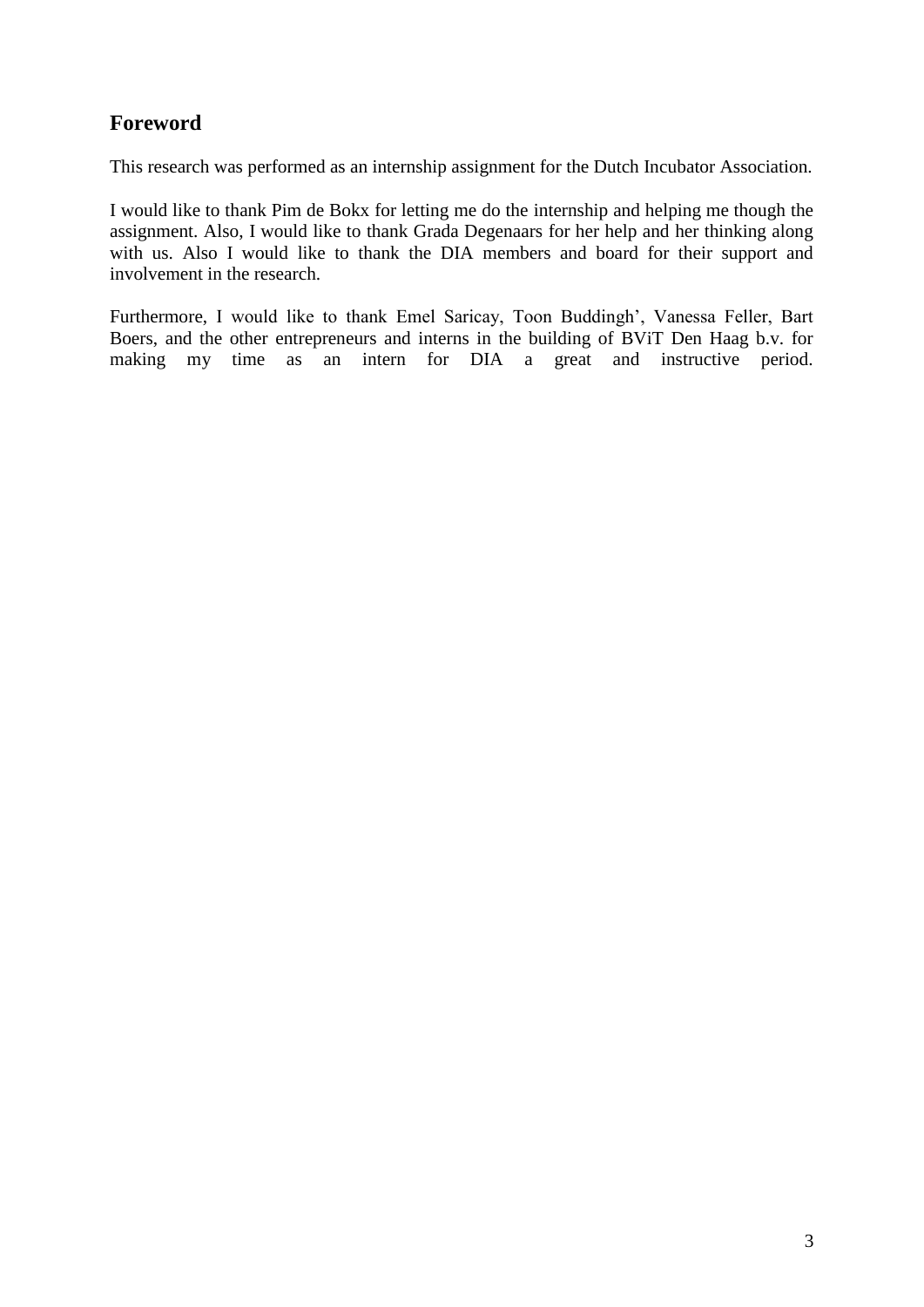## **Contents**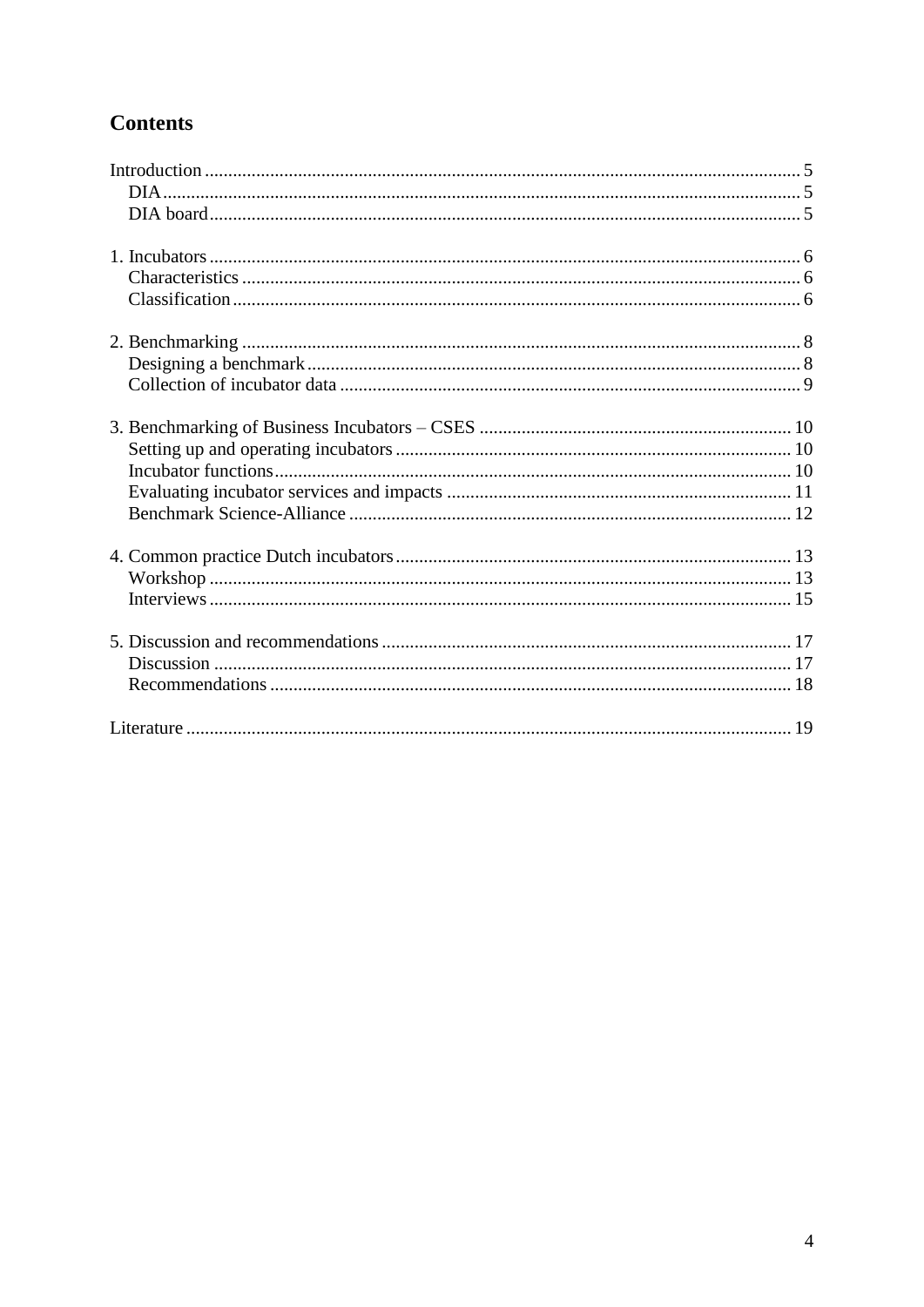## <span id="page-4-0"></span>**Introduction**

Incubators play an important role in the development of innovative new ventures. If the Netherlands is to contribute to the achievement of the Lisbon-objectives, where the ambition was formulated to make the European Union the most competitive and dynamic knowledgebased economy in the world within ten years, these organisations will be much needed. At the moment the incubator community in The Netherlands is well differentiated, but most incubators are less then five years old, and their number has been declining in past years. However, incubators are the ideal organizations to counter the 'Dutch paradox' - the contradiction between knowledge-production and knowledge-industry -, and innovation and knowledge-intensive entrepreneurship are essential for stimulation of the Dutch economy.

#### <span id="page-4-1"></span>*DIA*

To provide the Dutch incubators with a common platform on behalf of professionalization and positioning on a national, European, and international level, the Dutch Incubator Association (DIA) has been established. The objectives of this association are:

- 1. Professionalization of the incubator occupation, and;
- 2. Reinforcement of the incubator infrastructure and synergy on both national and European level.

To be able to meet these objectives, it is not only important to reach an accurate definition on the term 'incubator', but the business processes and models according to which the incubators currently work will also have to be investigated and analyzed.

The working definition on the term 'incubator' as used by DIA and used in this report is: *An incubator is an organisation that helps start-ups develop in an accelerated fashion by providing them with a bundle of services, such as physical space, capital, culture, coaching, common services, and networking connections.* [1]

### <span id="page-4-2"></span>*DIA board*

The board of the association consists of the following five positions:

- **Chairman**. Is responsible for the representation abroad; the effectivity of the organization; the policy; and the organization. The chairman is also in charge of the meetings. Currently this position is filled by Pim de Bokx.
- **Secretary**. Is responsible for the communication policy; guiding the managerial process; keeping a record of the member administration; official communications; and reports and archiving. This position is currently filled by Alie Tigchelhoff.
- **Treasurer**. Is responsible for the book keeping; collection of contribution and other fees; budget; and financial policy. This position is currently filled by Jeff Gielen.
- **Internal relations**. Is responsible for internal policy; recruitment;identification, organization and informing the rank and file; and the workgroup Professionalization. This position is currently filled by Deborah Post.
- **External relations**. Is responsible for external policy; representation in the Netherlands; buillding and maintaining relations with others; lobbying; recruitment of donors/sponsors; and the workgroup Positioning. This position is currently vacant.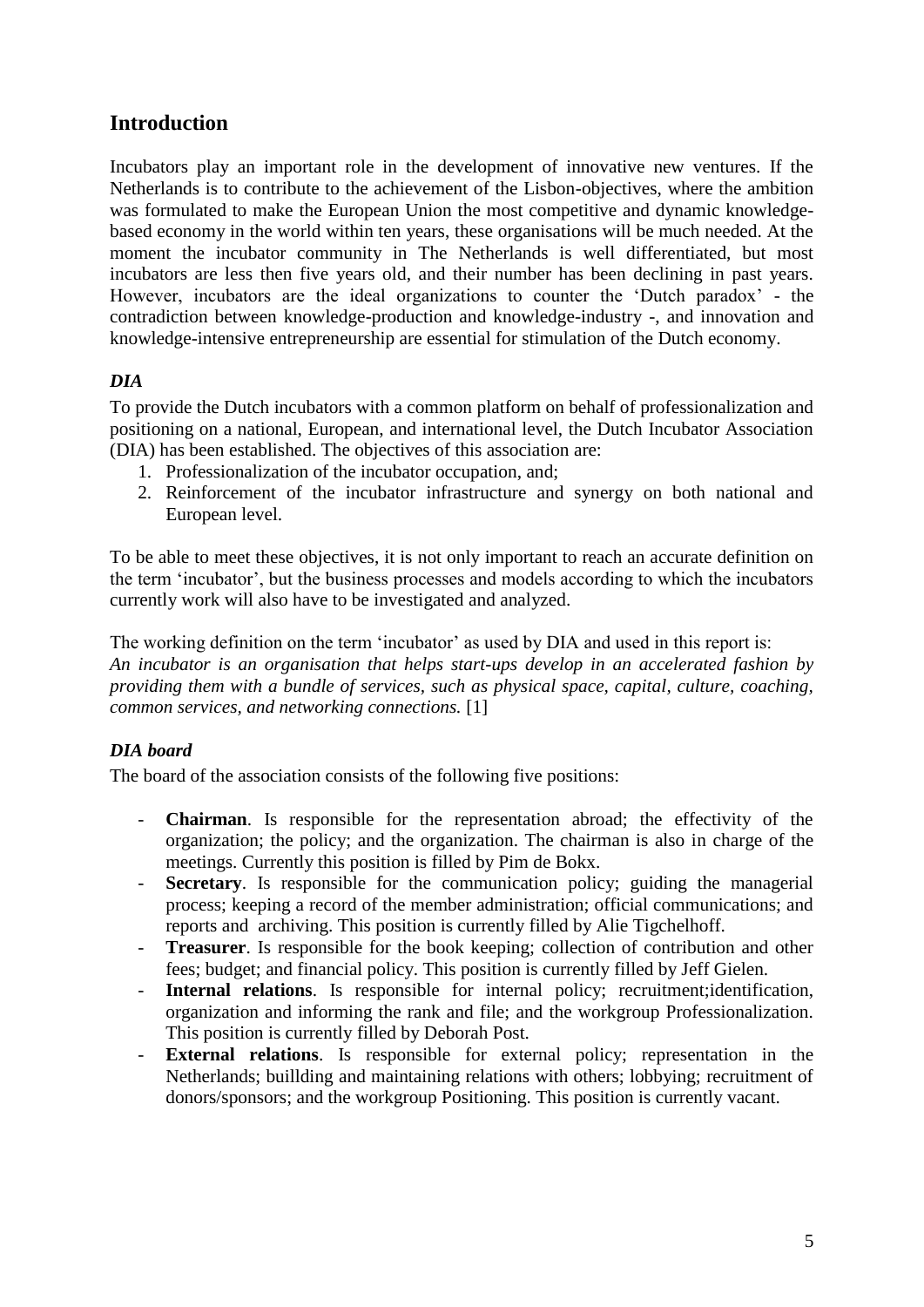## <span id="page-5-0"></span>**1. Incubators**

To promote entrepreneurship and stimulate the development of new ventures, it is important that these ventures can obtain the support they require. Several entrepreneurial service providers exist, including business angels, venture capitalists, and institutional investors, but also consultants, law firms, and real estate agents. The business incubator competes with these, but is different from other forms of business support in that it provides a complete, tailored, 'hands-on' business support environment.[2, 3] This is the business incubation process, which is the product of an incubator.

Business incubators provide their incubates with a supportive environment to help establish and develop their projects. In its generic sense, the term 'incubator' may often be used to describe a wide range of organisations that in one way or another help the starting entrepreneur in a supportive environment.

#### <span id="page-5-1"></span>*Characteristics*

Even though incubators, and the definitions of what constitutes an incubator, have changed over time, there seem to be certain defining characteristics of incubation. In literature, it has been revealed that incubators usually offer all or most of five services, listed below.[3]

- Access to physical resources

Office space, furniture, telecommunication networks, security, and other physical infrastructure and real estate requirements.

- Office support

Secretarial and reception services, mail handling, fax and copying services, network support, book keeping and administration.

- Access to financial resources

Venture capital, usually a combination of private funds and investments by business angels, venture capitalists or local institutions and companies.

- Entrepreneurial start-up support

Accounting, legal advice for incorporation and taxation issues, formulating ownership and employee option plan structures.

Access to networks

Incubators identify and leverage key individuals for start-up success. This network takes years to create, but its importance is often underestimated. It has been stated that this factor is the differentiating factor for incubators to succeed.[1]

The actual mix made of these five characteristics, depends on the focus of the incubator as well as on the needs of the entrepreneur. Some offer all five services, others offer four. The former are called incubators in the strong sense of the word, the latter in the weak sense. An incubator should not offer less then four of these services, then it would be missing too many elements to be called an incubator. An incubator must be able to identify the unique value of each service it offers. If it is unable to do so, it may be better to outsource the service.

#### <span id="page-5-2"></span>*Classification*

In literature, classification has been based on several distinguishing features, including location (rural, urban), objectives (empowerment, for-profit), configuration (residential, virtual), business model (property, venture capital), lead sponsors (university, corporate, public), type of inhabitants (mixed, industrial, technology, internet), and indeed combinations of these.[4] Incubation structures are culturally dependent and in different countries, different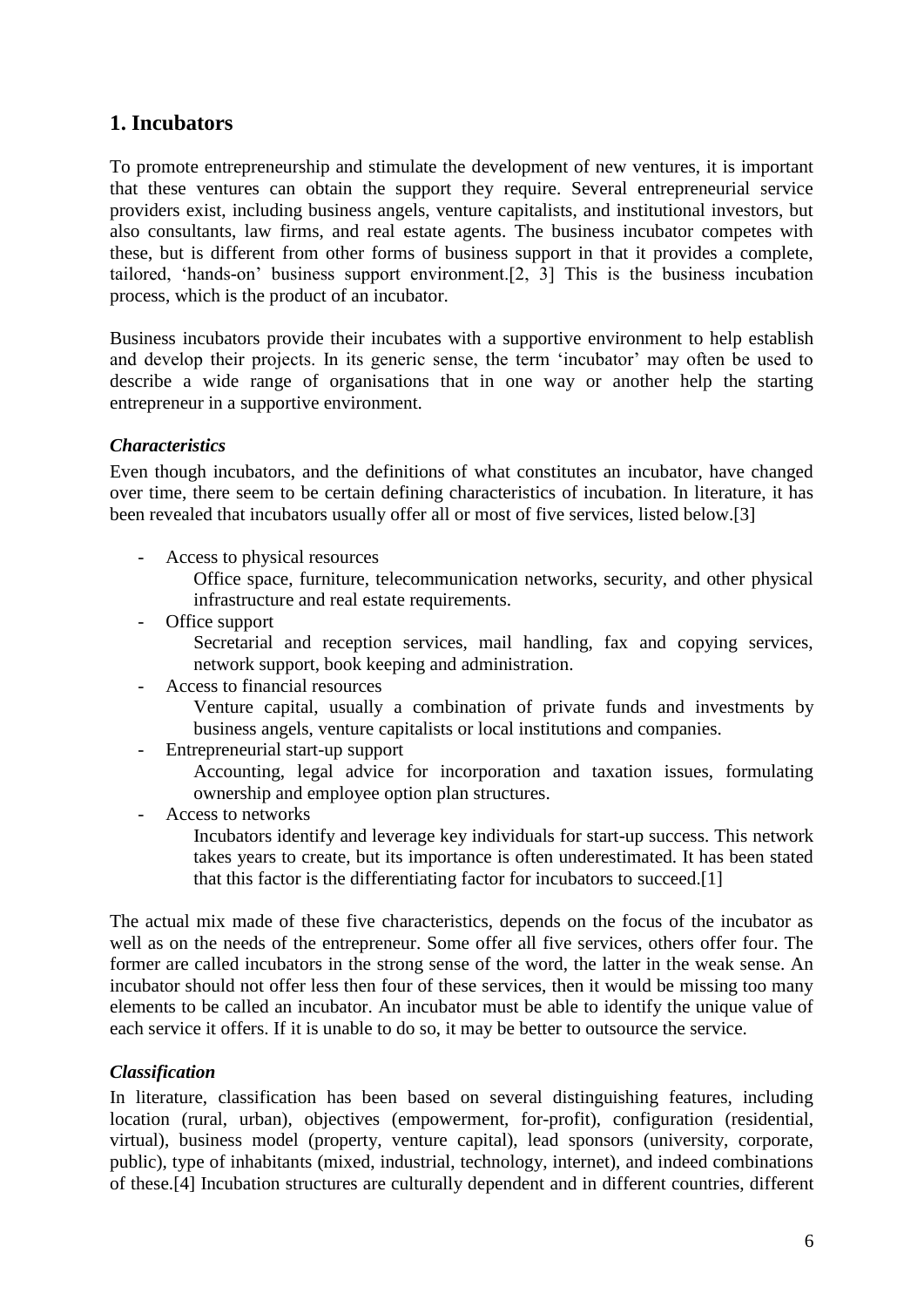types of incubation have become important.[5] However, classification is not an end in itself, but provides a culturally relevant framework to discuss issues such as evaluation, best practice, or the role of the public sector.[4]

The classification most often used is based on the source of sponsoring and the objectives of the incubator. In that way a division is achieved in four classes, namely: the not for profit, public incubators, either linked to a university or other knowledge organisation, or independent; the company linked incubators; and the independent, for profit (commercial incubators). Another classification can be the existence of physical space, resulting in a fifth class: the virtual or new-economy incubator.[2]

However, it can be argued that classification should not (solely) be based on the source of finance or the objectives of the incubator. Classification may also be based on the type of enterprises incubated in the incubator, since each type of enterprise requires a different set of incubation tools and support, while the 'core' services offered may be very similar. Examples of criteria would be Life Sciences, ICT, Space Technology, Arts and Medical Sciences.[6]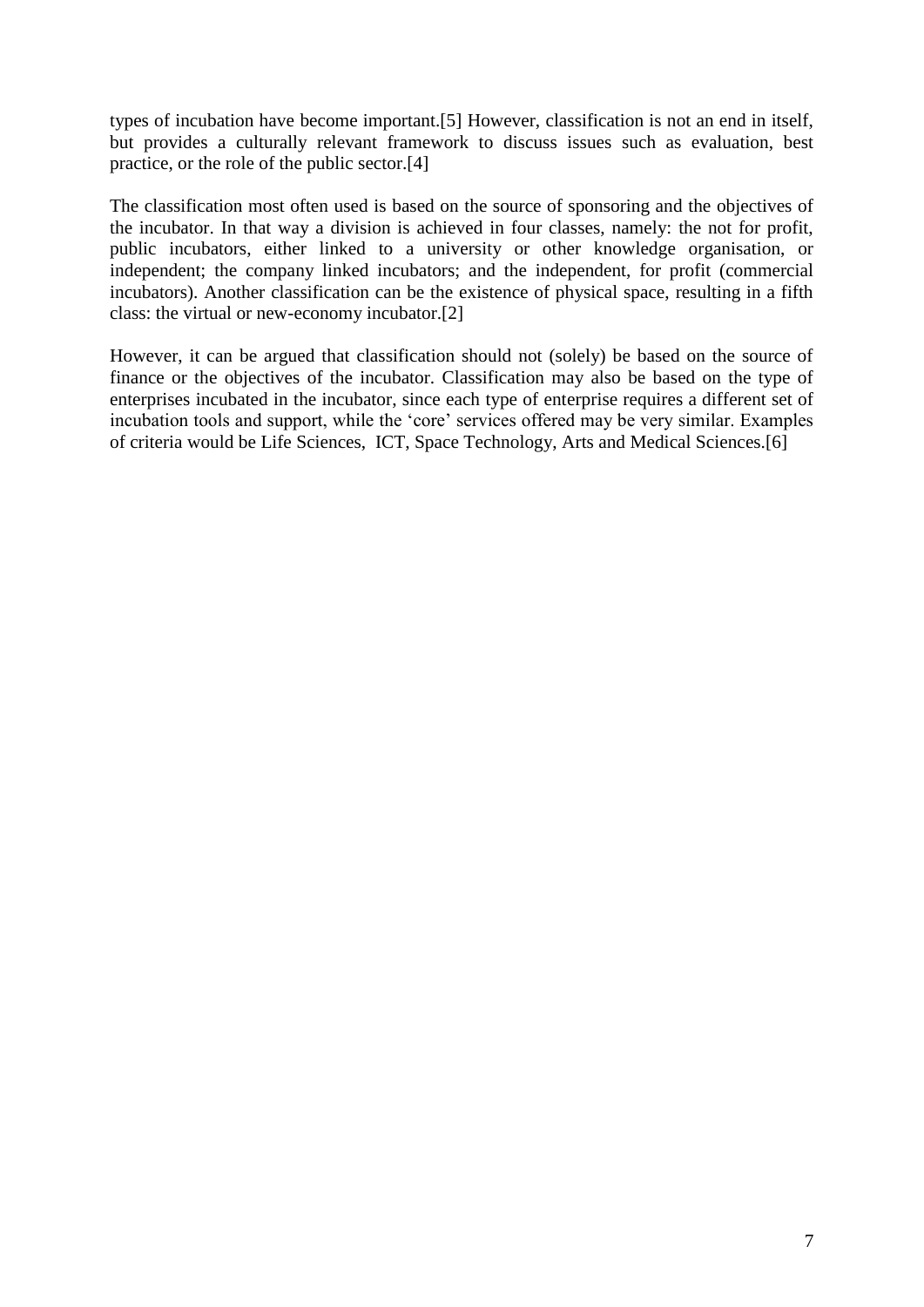## <span id="page-7-0"></span>**2. Benchmarking**

A way to professionalize the incubator occupation is to compare incubators and their business models to each other. This comparison is called benchmarking, and can demonstrate strengths and weaknesses in business models adopted by incubators. This can be done nationally and internationally.

Up till recently, very little emphasis has been placed on researching incubation internationally and on benchmarking best practice. Key factors in a benchmarking process are:

- Identify and use performance indicators to highlight similarities and differences and help define best practice. These indicators should preferably be quantifiable.
- Surveys may provide detailed information on incubator features and operations, however, these number do not in itself explain why some incubators perform better then others.
- In depth research will therefore be needed to identify problem area's in incubators that under-perform against benchmarks and to improve these to best practice standards.

The main difficulty in setting up a benchmark is the sort of criteria that should be used to assess the performance of the incubator.

#### <span id="page-7-1"></span>*Designing a benchmark*

One of the first steps in designing a benchmark is defining a generic business incubator model. This model can be used to set out the basic functions and operating procedures of the incubators in question.

A basic input-output model is the simplest way to describe the incubation process. A schematic example of such a model has been depicted in figure 1.[6] This model combines the incubator input-output dimensions (bottom half) with key best practice issues (top half).



Fig. 1. Business Incubator Model.[6]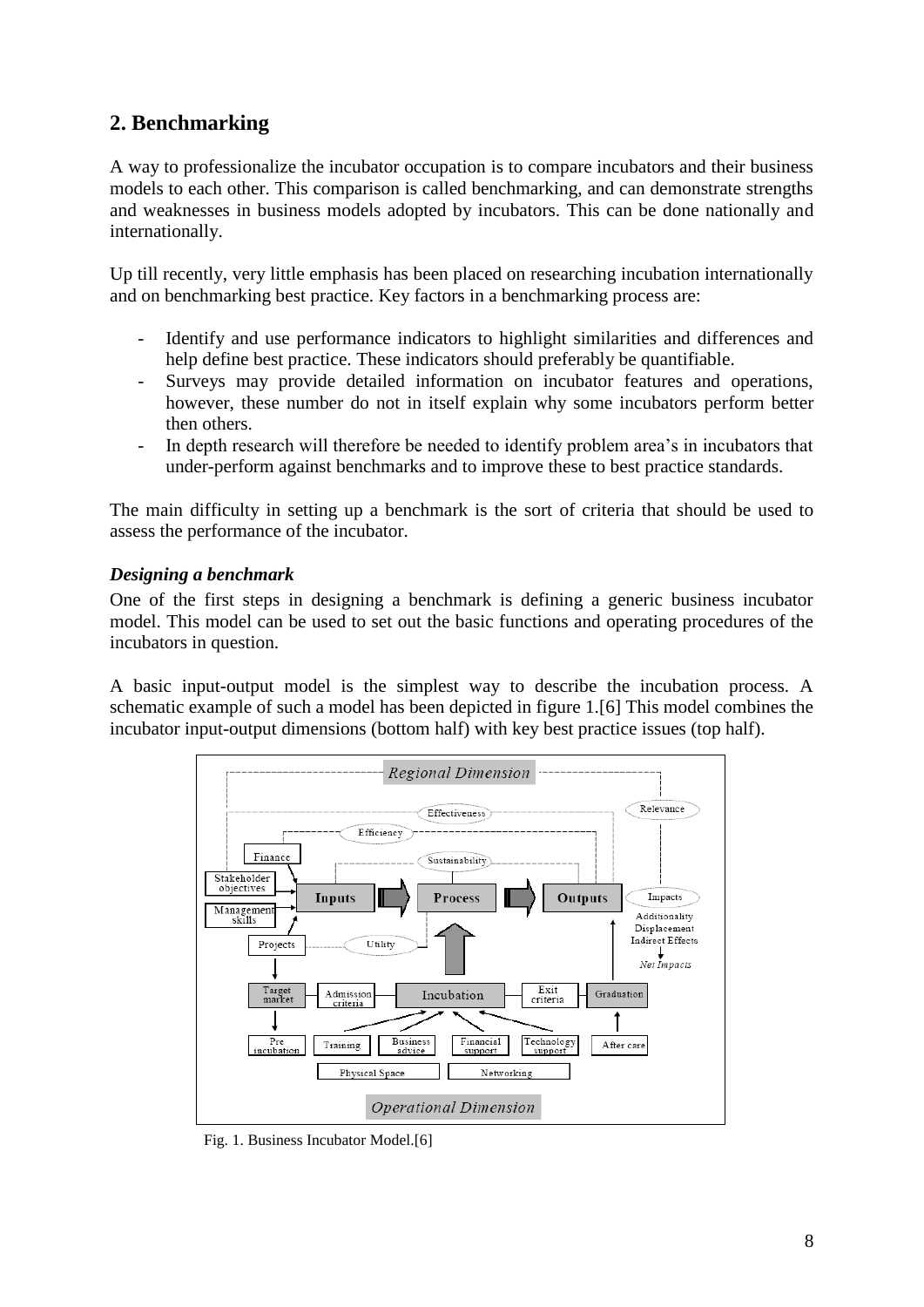The key best practice issues as mentioned in the top half of the model provide the framework required to define benchmarking indicators. The criteria mentioned here (efficiency; effectiveness; relevance; utility; sustainability) are the standard criteria used by the European Commission to assess the performance of expenditure programmes and schemes.

A number of factors exist that can influence the extent to which incubators are able to achieve best practice. These relate to:

- Setting up and operating incubators;
	- o Number and type of stakeholders;
	- o Number and type of incubator units;
	- o Number and type of client companies;
	- o Start-up and operating costs/source of funding;
- Key incubator functions, management, and promotion;
	- o Incubator occupancy rates and turnover;
	- o Range and pricing of business support services;
	- o Admission and exit criteria;
	- o Number and type of incubator personnel;
	- o Criteria used to monitor incubator performance;
- Evaluation of incubator services and impacts;
	- o Performance of tenants, job and wealth creation;
	- o Number of graduates/retention in local area;
		- o Value added of incubator operations.

#### <span id="page-8-0"></span>*Collection of incubator data*

To quantify the benchmark criteria mentioned before, the following methods can be used:

- An incubator survey in the form of a questionnaire, a workshop or another method.
- A company survey a separate questionnaire for the incubatees.
- An interview programme to support the survey work, with a selected number of incubators.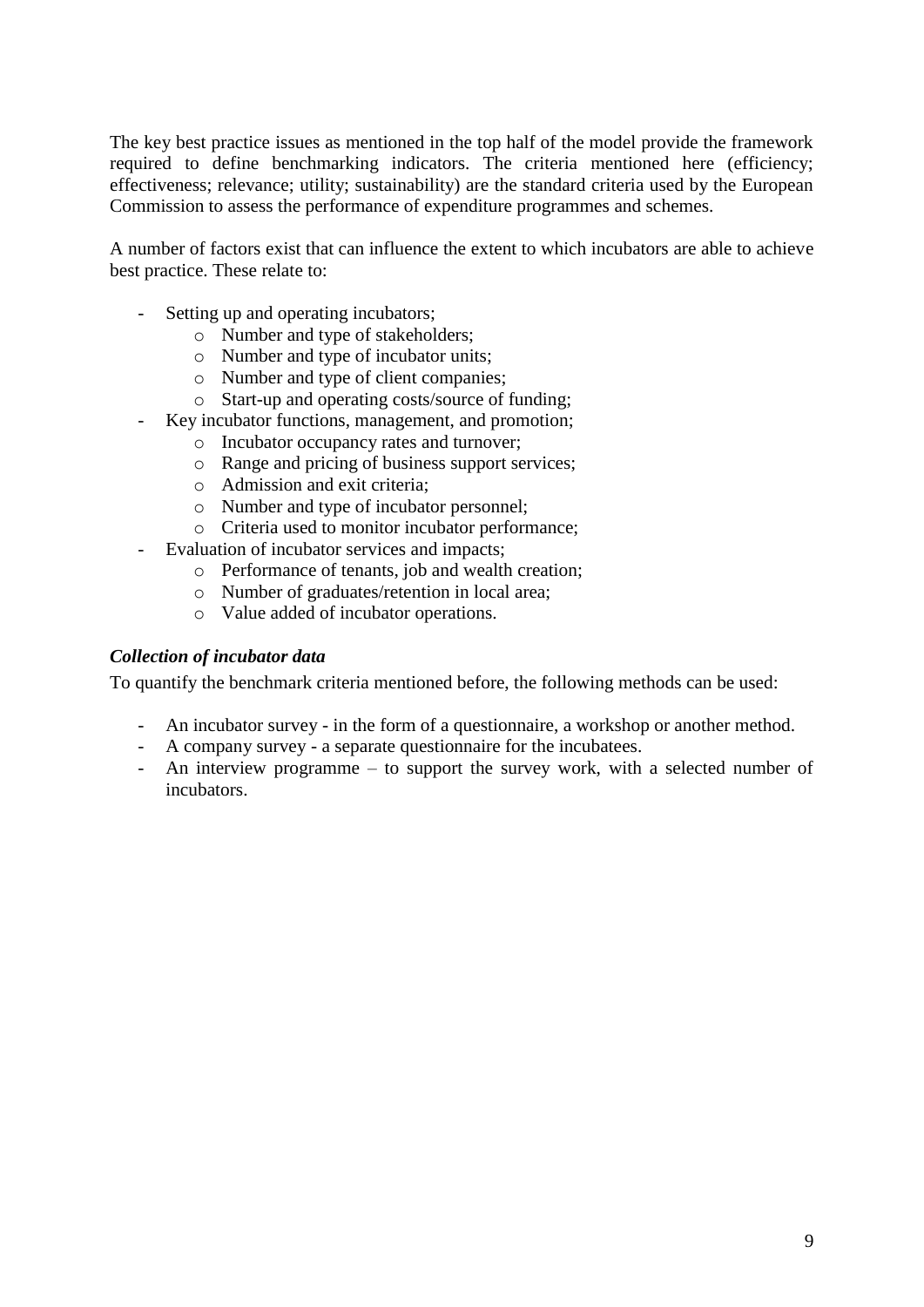## <span id="page-9-0"></span>**3. Benchmarking of Business Incubators – CSES**

The Centre for Strategy & Evaluation Services (CSES) has carried out a study for the European Commission's Enterprise DG.[6] The objectives of this study were to:

- Define 'headline benchmarks' for business incubators relating to their performance with regard to management and promotion:
- Support this with 'operational benchmarks' that define the means of achieving the headline benchmarks;
- Provide assistance to business incubators that participate in the exercise to implement operational improvements, by providing guidance on benchmarked performance and examples of best practice.

The relevant key conclusions of this study on benchmarks and best practice will be given here. The conclusions have been divided in three headings – setting up and operating incubators, incubator functions, and evaluating incubator services and impacts.

#### <span id="page-9-1"></span>*Setting up and operating incubators*

One of the conclusions of the report was that business incubators should not be stand-alone entities, but rather should work along side other organisations and schemes to promote broader strategies. They should be designed to support and be part of a broader strategic framework, either territorially oriented or focussed on particular policy priorities (e.g. cluster development) or both. It follows that incubator partnership structures will reflect overall regional, technology and business support strategies. Local authorities, universities, companies and financial institutions are examples of public and private sectors that typically promote incubators.

Most incubators (not all) are designed to address market failure. This may lie in weak linkages between R&D centres and business, inadequate support structures for high growth firms, underdeveloped entrepreneurial culture, or combinations of these and other factors. It is essential for an incubator to test the demand for its services in the planning phase to define its role and an appropriate operating framework. The outcome should be a business plan that states the rationale for the project, the target market, expected levels of demand, a detailed operating framework, managerial framework, funding, and other factors.

#### <span id="page-9-2"></span>*Incubator functions*

The report concluded that provision of physical space is central to the incubator model. Even though 'virtual' incubation does exist, physical clustering of incubatees remains important. The value added of incubator operations lies in the type and quality of business support services provided to clients. Developing this aspect of incubator operations should be a key priority. There is a widespread acceptance that there is a more or less standardized model for the optimum configuration of physical space and that it is the quality and range of business support services that should be the focus of best practice development.

The research suggests that there are four key areas in business support services: entrepreneur training (often part of pre-incubation), business advice, financial support, and technology support. These services may be provided by the incubator management themselves, or they may rely on networking with other organisations.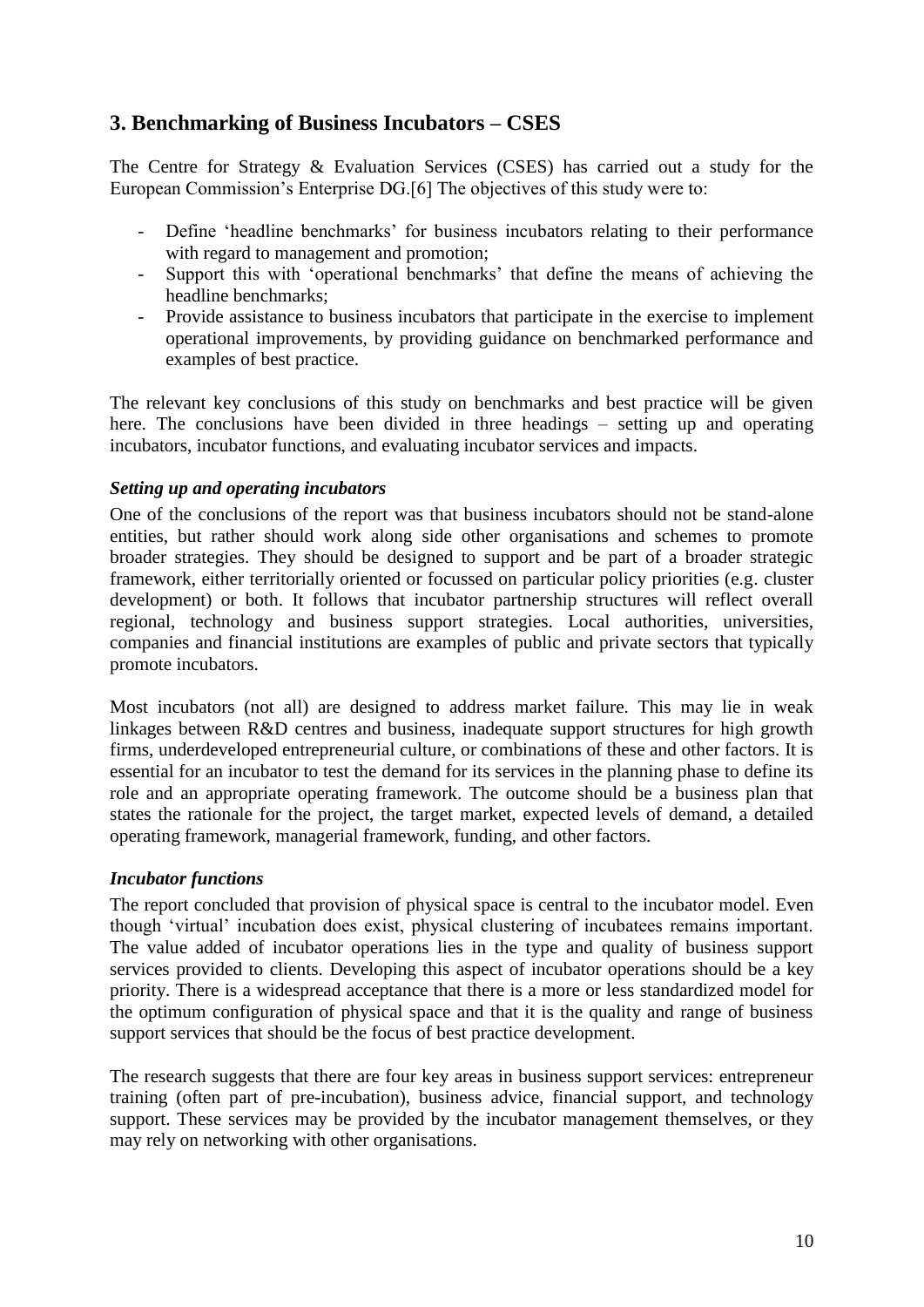It is important for incubators to have a clearly defined target market and to have this target market reflected in its admission criteria. Experience suggests that the most successful incubators have a particular technology and business focus. Also, whilst achieving high occupancy rates is important to generate income, this consideration needs to be balanced against the importance of maintaining selective admission criteria. This research has shown that European incubators typically have an occupancy rate of 85%. Achieving high occupancy rates is desirable to generate income, but can have disadvantages in terms of being able to react flexibly to the changing requirements of incubatees. Also, there is a danger that the selective approach to admitting projects will be abandoned in favour of a 'first-come-firstserved' approach. Sufficient demand, based on selective admission criteria, for incubator space should exist if proper market research is undertaken as part of the incubator planning stage.

Similarly, adopting exit criteria is desirable to ensure turnover of client companies, even if this makes income from rental and other services less certain. Most incubators limit the time incubatees can stay in the program, and moreover, companies move on because they need space to grow. Also increasing rental rates over time, to above market rates, is used to encourage companies to move on. Highly specialized incubators, like biotechnology or life science incubators, may have longer tenancy periods for their incubatees, reflecting the nature of business activities. It is therefore difficult to argue the case for a single benchmark for all types of incubators as far as tenancy is concerned.

The destination of graduates should be monitored with companies being encouraged to stay in the local area. Sometime incubators are located in suitable business parks or other sites, but this is not always the case. Graduate retention is important in ensuring that incubator operations have long-term benefits to the areas where they are located. Possibly more importantly, experience suggests that many companies are at the most vulnerable stage in their development when they leave the incubator. The provision of after care is therefore critical to sustainable incubator impacts. Also, networking between graduates and incubators can be beneficial to incubatees, for instance through mentoring relations.

#### <span id="page-10-0"></span>*Evaluating incubator services and impacts*

Incubators should be differentiated from each other on basis of the type of activities client companies are pursuing, rather then on physical features or operating modality. Classification is often based on the nature of inputs (public, private, etc) and/or processes (type of incubator space, range of services, etc.). Classification on basis of the activities of their tenants makes sense given the fact that different types of incubators may offer very similar core services.

The performance of business incubators should primarily be judged in terms of the results achieved, i.e. the impact on businesses, wider economic development, etc, rather then on short term measures such as occupancy rates or failure rates. Impacts include employment effects (direct and indirect), and the difference in costs to the public authorities of this job creation in respect to most publicly-supported schemes. In assessing this impact, more priority should be given to obtaining feedback directly from client companies then has been the case up till now. Research should not only rely on information from incubator management alone.

A distinction should be made between gross and net impacts achieved by business incubators. There are practical reasons for undertaking a more probing assessment of incubator impacts: investigating the extend of displacement is important in helping to ensure that an incubator's target market is appropriately defined. If support is being given to projects that compete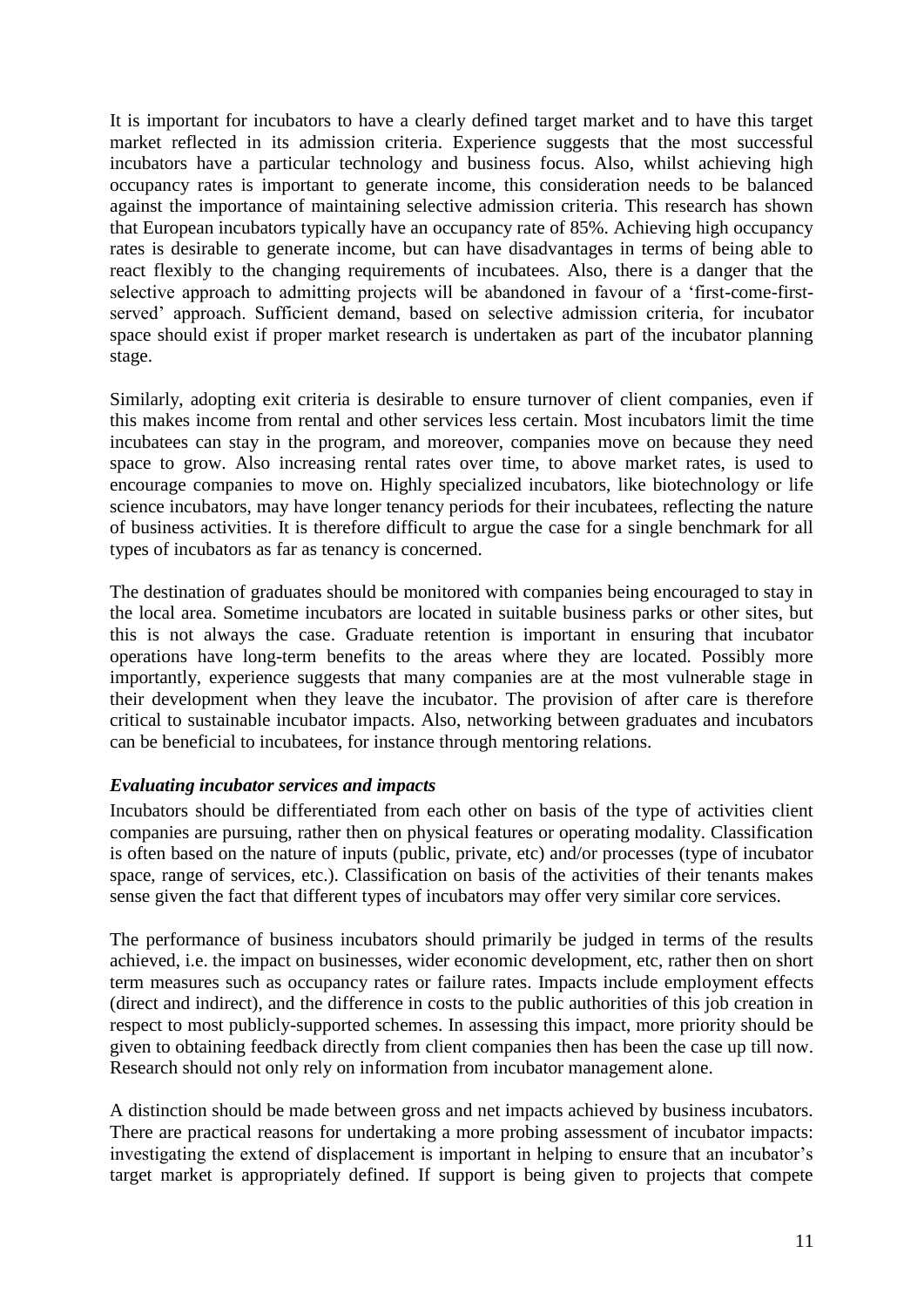directly with existing local business, the net value added of the incubator is questionable. Likewise, an understanding of additionally involves obtaining client feedback on the role of the incubator in their development. This information should help to ensure that the right services are being provided.

A variety of different incubator models exists and precise modalities should reflect local, regional and national circumstances and priorities. All incubators share basic features, but there are significant differences relating to stakeholder objectives, target markets, and the precise configuration of facilities and services. This means specific modalities should always be included in best practice and benchmarking assessment. Differences also exists between European and US incubators, suggesting that there is a scope for sharing of experience and know-how.

#### <span id="page-11-0"></span>*Benchmark Science-Alliance*

Science-Alliance organizes a yearly conference where it grants the science based incubators that score highest in the benchmark an award. In 2002 one of the members of DIA, BViT innovationnetwork, scored second, and a year later, in 2003, the company could still be found in the top ten.

In 2004 another member, TU/e Innovation Lab, received the award for most promising new incubator.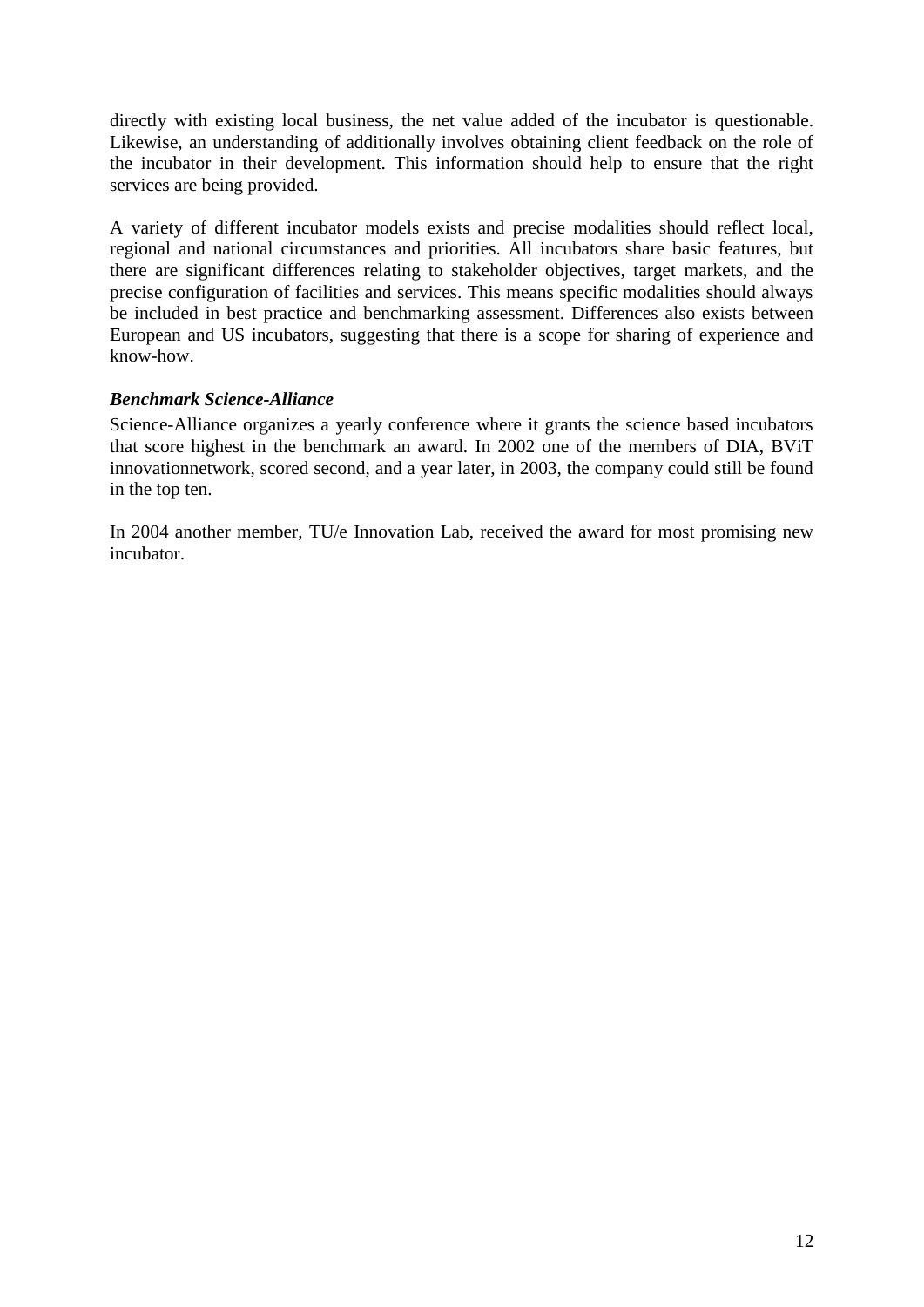## <span id="page-12-0"></span>**4. Common practice Dutch incubators**

In order to set up a best practice model and to determine and quantify benchmark criteria, it is important to first gain an insight in the input-output dimensions of the incubators. These represent the current operation procedures. Not only is it important to know the procedures, the reasons behind the procedures are equally, if not more, important. It is also significant to know whether the incubator management is aware of their production process and if this process is systematically managed.

To achieve this insight in the incubators' in- and output, a workshop has been organized, where the incubator managers could briefly explain their organization's business process. This was followed by an interview with a selected number of incubator managers, to examine the process more deeply. In this section only a brief summary of this preliminary research, its proceedings and the main conclusions will be given.

#### <span id="page-12-1"></span>*Workshop*

The production process of an incubator has already been laid out in figure 1. This process has been divided in five, partially overlapping, phases. These phases are:

- Recruitment
- Selection
- Guidance
- Exit/graduation
- After care

The participants in the workshop, members of DIA, were required to write the way each of these aspects is handled in their incubator down on a flip-over sheet. This way similarities and differences immediately become apparent and a dialogue or discussion can be started between the participants. This discussion should make the managers look at the reasons behind procedures, if they had not already done so.

Eleven out of a total of twenty current members were represented at the workshop. These were:

- Niels Eldering and Marco Bottaro for ESI, Noordwijk. Incubation initiative of ESA/ESTEC. Focussed on Space-technology to non-space.
- Gert Jan van den Berg for the Business Service Centre, TUDelft.
- Jeff Gielen for BioPartner Center Wageningen. Linked to the University of Wageningen. Focussed on Life Sciences.
- Alie Tigchelhoff for BioPartner Center Leiden and CCLS, Leiden. Linked to the University of Leiden. Focussed on Life Sciences.
- Huibert Tjabbes for the Erasmus MC incubator, Rotterdam. Linked to the Erasmus University of Rotterdam. Focussed on Medical Sciences.
- Remy Timmers and Vivian Dassen for BioPartner Center Maastricht. Linked to the University of Maastricht. Focussed on Life Sciences.
- Pim de Bokx for BViT innovationnetwork, Den Haag. Private incubator. Den Haag
- Bart de Jong for TU/e Innovation Lab b.v., TU Eindhoven
- Iraj Khaksar for CUBE, Hogeschool Utrecht
- Deborah Post for Area010, Rotterdam
- René Hartman for Cimo, Vrije Universiteit Amsterdam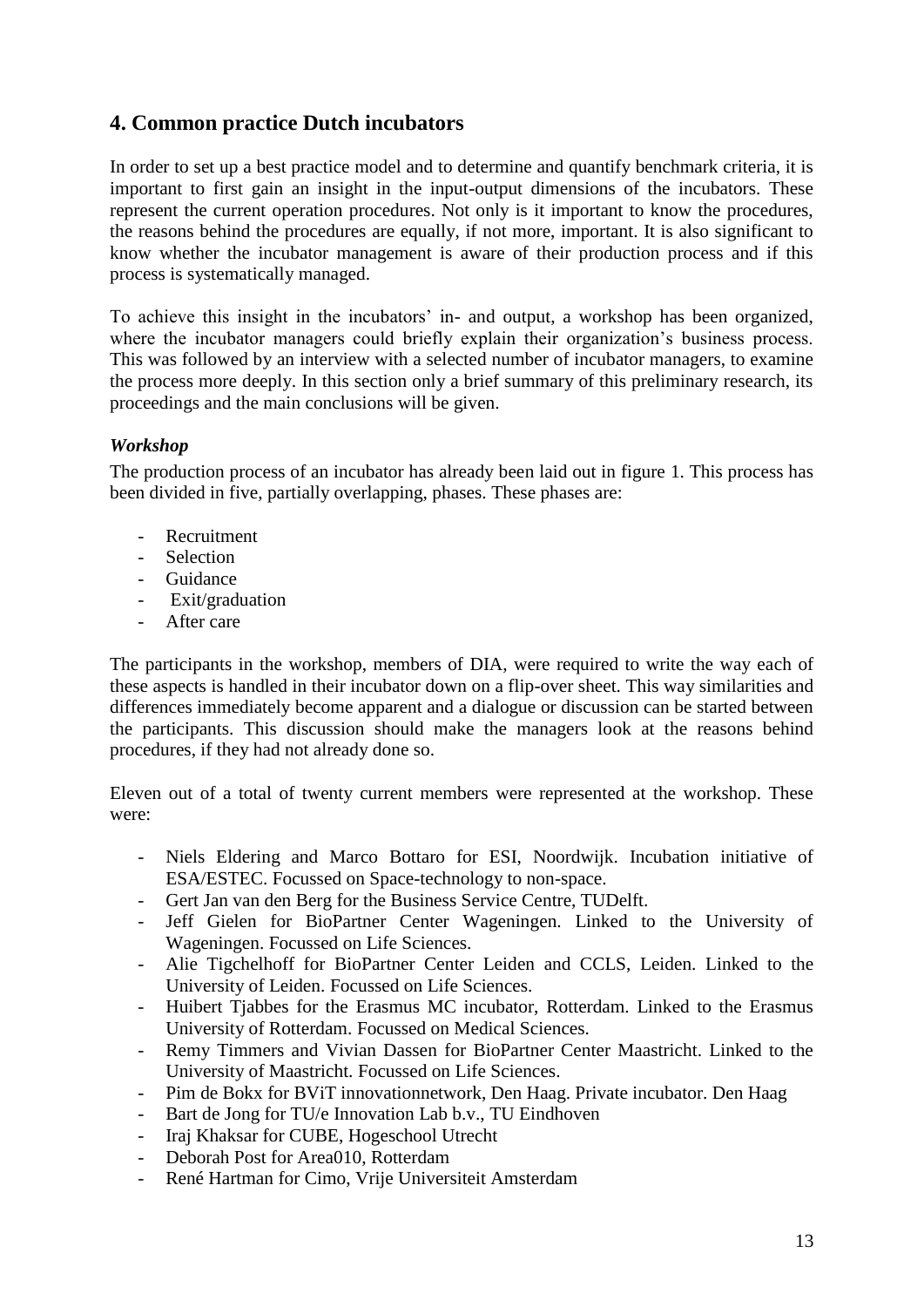The main differences and similarities discovered that afternoon were:

#### **Recruitment**

- If an incubator is linked to an educational facility, its recruitment will often take place in the New Venture competition and courses that promote entrepreneurship. Furthermore scouts, folders and publications are used, also to recruit employees and researchers.
- The incubators not linked to an educational facility typically use networks, such as NFIA, WFIA en Kennisalliantie. Also individual contacts are important.
- ESI, the incubator initiative of ESA/ESTEC, is the only incubator that recruits internationally.

#### **Selection**

- The selection criteria often depend on the acquired subsidies. With subsidies come external criteria. There is only one incubator that has not received subsidies, this is BViT innovationnetwork, which is a private incubator.
- In addition to the external criteria derived from subsidies, the incubators linked to educational facilities require the starter to have some kind of binding with this facility. However, this is not always very strict.
- BViT innovationnetwork is the only incubator that grants its incubatees ballotage. This is done to promote creation of a close-knit cluster.
- All incubators require the plan to be complete, innovative, and realizable.

#### **Guidance**

- All incubators present offer their incubatees housing and coaching and facilitate access to a network of specialists.
- However, some offer the coaching for free, other incubators require the incubatees to pay the coach's fee and reimburse this later. The latter may lead the incubatee to think harder about hiring a coach and only hire them when it is really necessary. BioPartner Center Maastricht has a voucher system.
- Two incubators, Cimo, of the Vrije Universiteit Amsterdam and ESI, have a twoweekly conversation with their incubatees to measure progress. BViT has a monthly tenants meeting, where the incubatees give presentations.

#### **Exit/graduation**

- Two incubators do not maintain a defined time period after which the incubatees have to exit the incubator. These are BViT innovationnetwork and BioPartner center Wageningen. BViT lets the incubatee choose when it wants to exit the incubator and BioPartner Center Wageningen moves the incubator rather then making the tenants move. The latter
- BViT encourages companies to leave by increasing the rent every year. This method is used by other incubators as well, in combination with a fixed time period.
- Most incubators have not yet reached the graduation stage, however, since they are still young organizations themselves.
- The public incubators often assist the graduate, mostly together with the city, in finding new housing.

#### **After care**

- Again, since not all incubators have graduates already, they have not all reached this stage.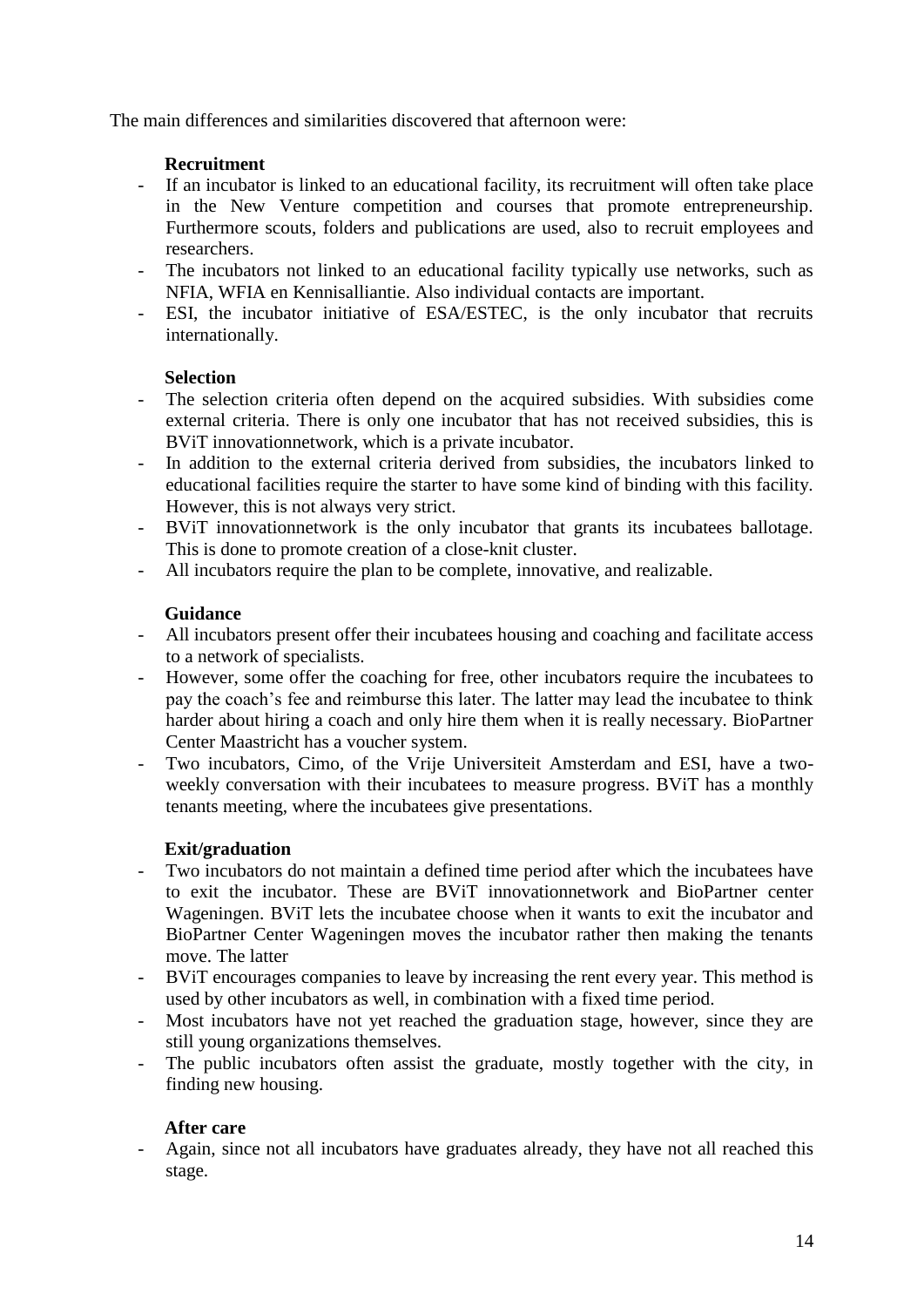- The graduates will in all cases be included in the network or a new network of the incubator. This provides the opportunity to link new incubatees and (successful) graduates, in the form of coaches, specialists, mentors or clients.
- Some incubators organize informal gatherings like diners and drinks.
- Graduates are in some cases asked to promote the incubator.
- One incubator, ESI, is planning to set up an investment fund.

#### <span id="page-14-0"></span>*Interviews*

To go a little deeper into the aspects covered at the workshop, a selected number of incubators was asked to be interviewed. This allowed for additional questions and explanations. The questions were intended to clarify procedures that had been mentioned during the workshop and to obtain more details.

The incubator managers interviewed were:

- Toon Buddingh' of BVIT Den Haag b.v.
- Jeff Gielen of BioPartner Center Wageningen
- Niels Eldering of ESI, Noordwijk
- Remy Timmers of BioPartner Center Maastricht
- Huibert Tjabbes of Erasmus MC incubator, Rotterdam.

The additional or more detailed information discovered during these interviews is noted below:

#### **General**

All public incubators and ESI have connections with the city, province, universities and other regional organizations.

#### **Recruitment**

The interviews revealed that most incubators actively recruit. Passive recruitment usually does not pay of, especially for the incubators linked to educational facilities. However, advertisements in (university) papers, articles in the same papers and on incubator websites or used.

The incubators that are linked to an educational facility are usually involved in an earlier development stage of the starting enterprise. This also shows in the target groups of active recruitment.

Also, recruitment often has a dual function, not only does it fill the incubator with new enterprises, but it also establishes an entrepreneurial awareness. This is principally crucial in facilities for higher education.

#### **Selection**

Almost all incubators allow direct competitors in their group. BViT does not, they aim to create a cluster that works together not against each other. However, this does not always mean that entrepreneurs will be rejected, often a slight shift in target market or product can show that what seemed to be a competitor is not actually one. ESI also does not permit competitors, but will probably do so in the future.

In some cases the final selection is already preceded by a path where the entrepreneur is assisted in writing the first applications and the business plan. The amount of support given in this stage is dependent on the development stage the recruited companies are in.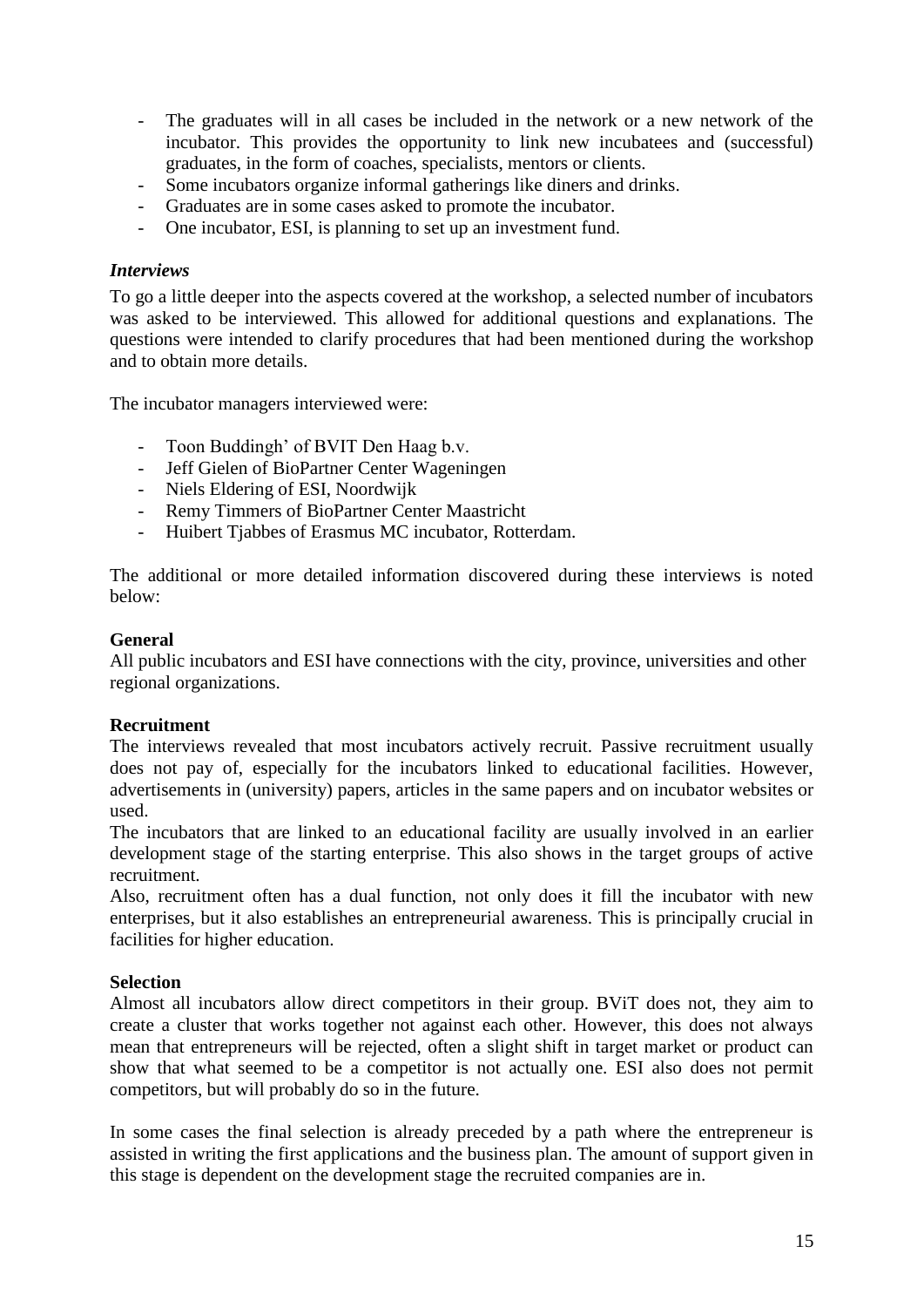Only one incubator was interviewed where the selection committee is completely dissociated from the incubator management. In all other cases the management either is the selector or gives an advice to the selection committee that is followed.

#### **Guidance**

In all cases housing is offered, but making use of this offer is not always mandatory. Mostly it is the basis of the guidance offered, however.

The guidance that is offered to incubatees varies from practically only housing (approaches a shared office center) to a full range of services, including housing. The incubators mostly do not offer training and courses themselves, but do direct their incubatees to existing courses.

Mostly the progress of incubatees is not formally measured. The status of companies is observed in every day, casual conversations. If progress is formally measured, it is usually compared to an action plan formulated in an earlier stage.

#### **Exit/graduation**

The fixed period after which incubatees should graduate from the incubator varies from 6 months to four years. This period can in some cases be extended.

A real debriefing is mostly not conducted, the reason for leaving is usually known. Any talks that are held, are informal. There is no evaluation of the incubators by the exiting companies.

#### **After care**

Graduates maintain informal connections with the incubator, but are not assisted any longer on business issues. Not all incubators have graduates yet, and some do not yet have a plan for after care.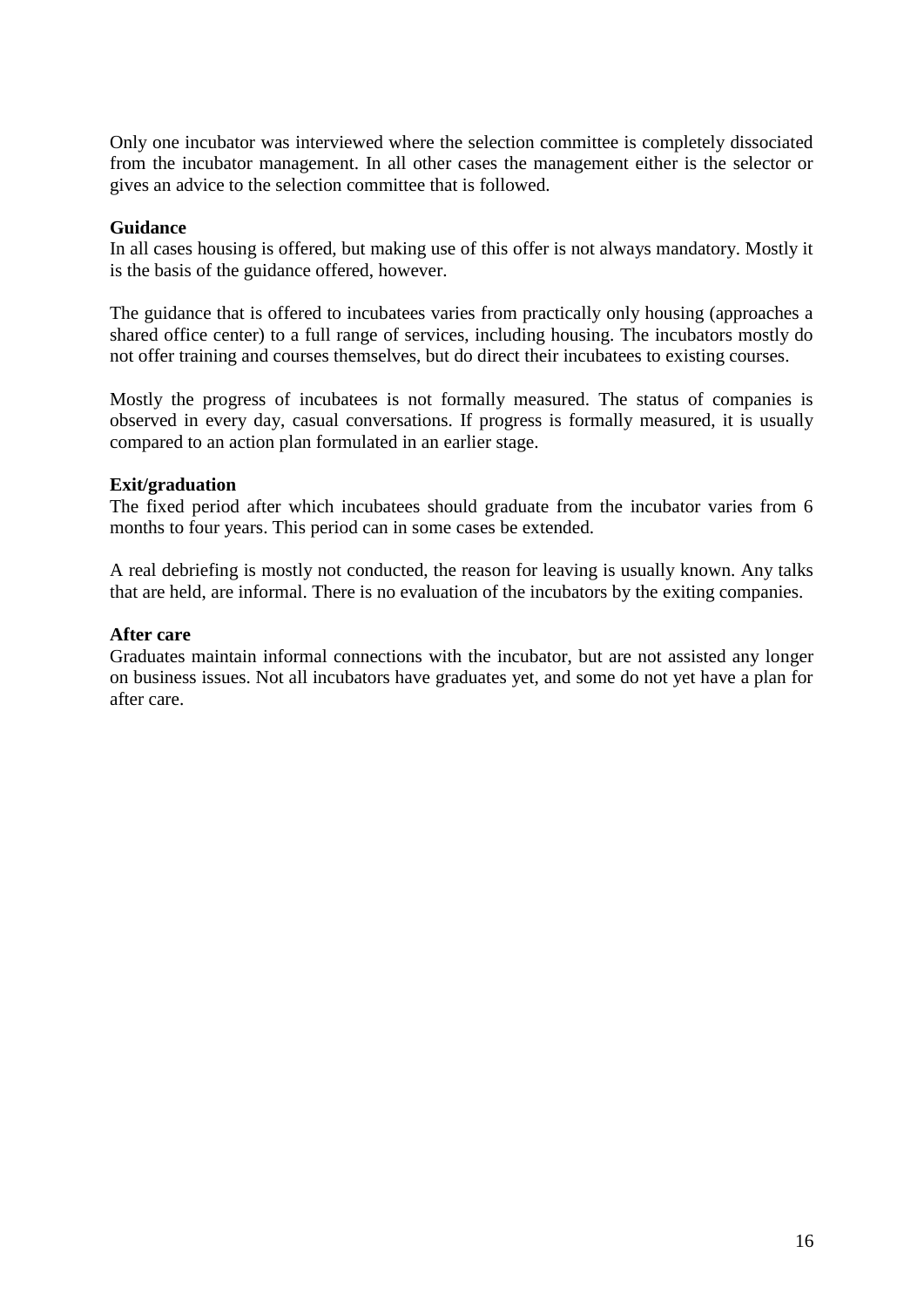#### <span id="page-16-0"></span>**5. Discussion and recommendations**

A rough common practice model has been constructed from the data collected in the first workshop and the interviews. Comparing this common practice to earlier defined best practice and benchmarking criteria will show what aspects of the incubation process in the Dutch incubators could do with some extra attention.

#### <span id="page-16-1"></span>*Discussion*

In comparing the results from the research performed under the European incubators with the practice observed in the Dutch incubators, it seems that most of the aspects identified as important are met.

The incubators have connections with regional groups, the city and the provinces. They cooperate in creating business activity in the region, setting up science parks, creating spin offs from universities, creating business networks, etc. By an cooperating like this with regional organizations, the incubators anchor themselves in the (developing) networks in the region.

All the incubators involved in this research have clearly defined target markets. They focus on a specific group of potential starters and have selection criteria that reflect this market. Since some incubators have subsidies attached to their criteria, their selection is quite strict. This is however not always the case, sometimes the criteria are less stringently applied. The exit criteria are also usually quite strict, but the incubation period can in some cases be extended, given adequate reasons. In one case the incubatees are encouraged to stay in the incubator building, and the incubator itself moves out. This does guarantee that the companies are retained in the region or local area, however, it also means the incubator needs a new building each time the old one has filled up.

All incubators (plan to) include graduates in their network, either as coaches or mentors, clients of incubatees, more informal as ambassadors, or as other contacts. Even if formal contact is not maintained, there is still information sharing through news letters. However, not all incubators already have graduates, and not all have already planned what happens when companies leave.

The four key areas in business support services: entrepreneur training, business advice, financial support and technology support; are provided for by most of the incubators in various degrees. Even though they do not always organize courses on entrepreneurship themselves, starters and incubatees are directed to existing courses organized by universities and other public or private facilities. Business advice and technology support are provided through the networks of specialists and coaching, and financial support is offered through subsidies and provision of access to venture capitalists, banks an other financers.

The incubators do not have the incubatees and graduates formally evaluate the services provided by the incubator, although some are planning to set up an evaluation. Also, not all incubators formally track and assess the progress of their incubatees, and thus it is not possible to always have an accurate view on the health of the companies. Furthermore, the impact of the incubator on the incubatee, graduate or business environment cannot be determined without feedback from the impacted groups.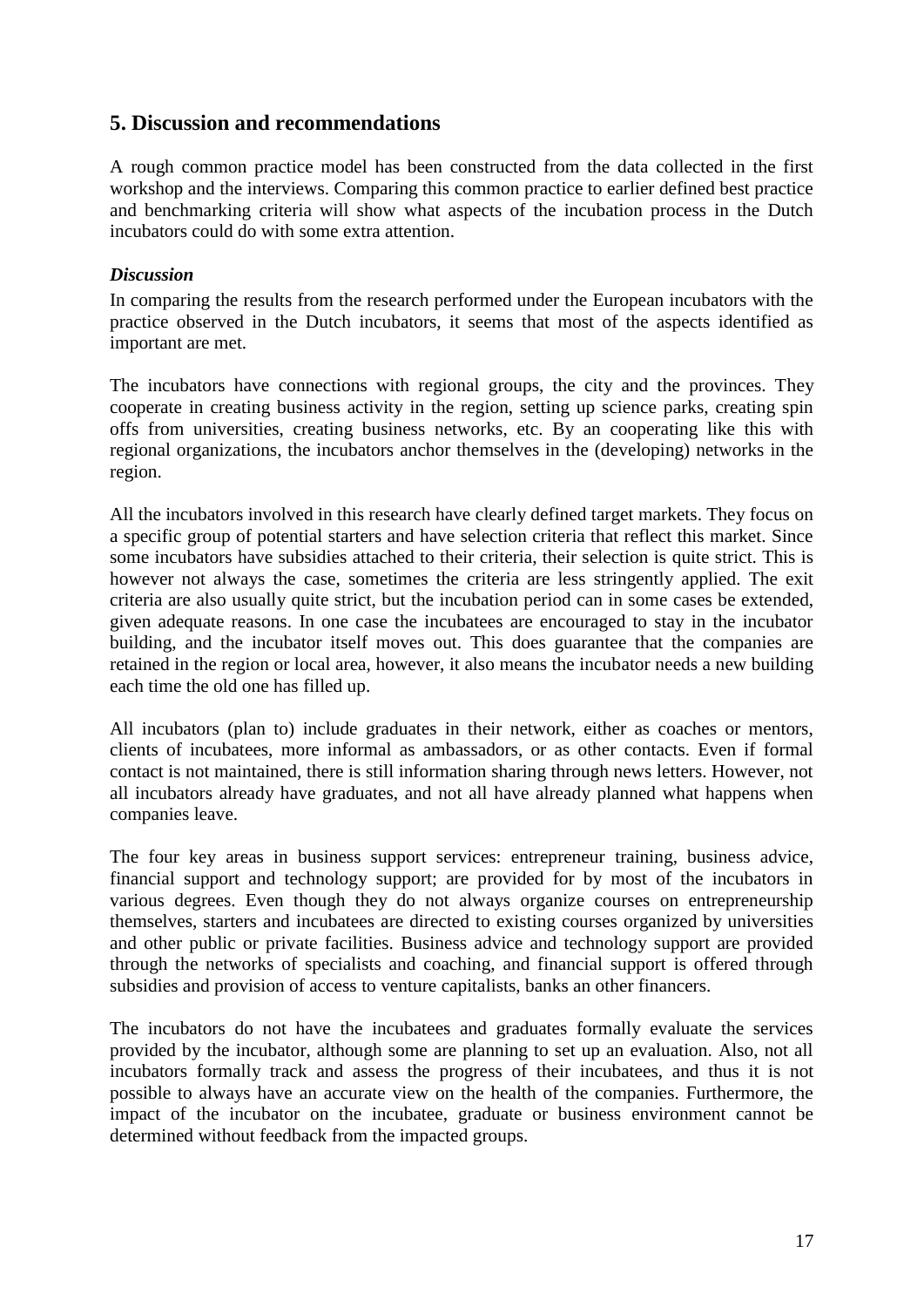#### <span id="page-17-0"></span>*Recommendations*

- Create a database with courses and training on entrepreneurship to direct incubatees to;
- Create a system to monitor the progress and health of incubatees;
- Have incubatees evaluate the incubator to see if it lives up to their expectations;
- Have graduates evaluate and state their reason for leaving;
- Evaluate the graduates and their new housing/location to measure the incubator's impact and added value, if there is any.